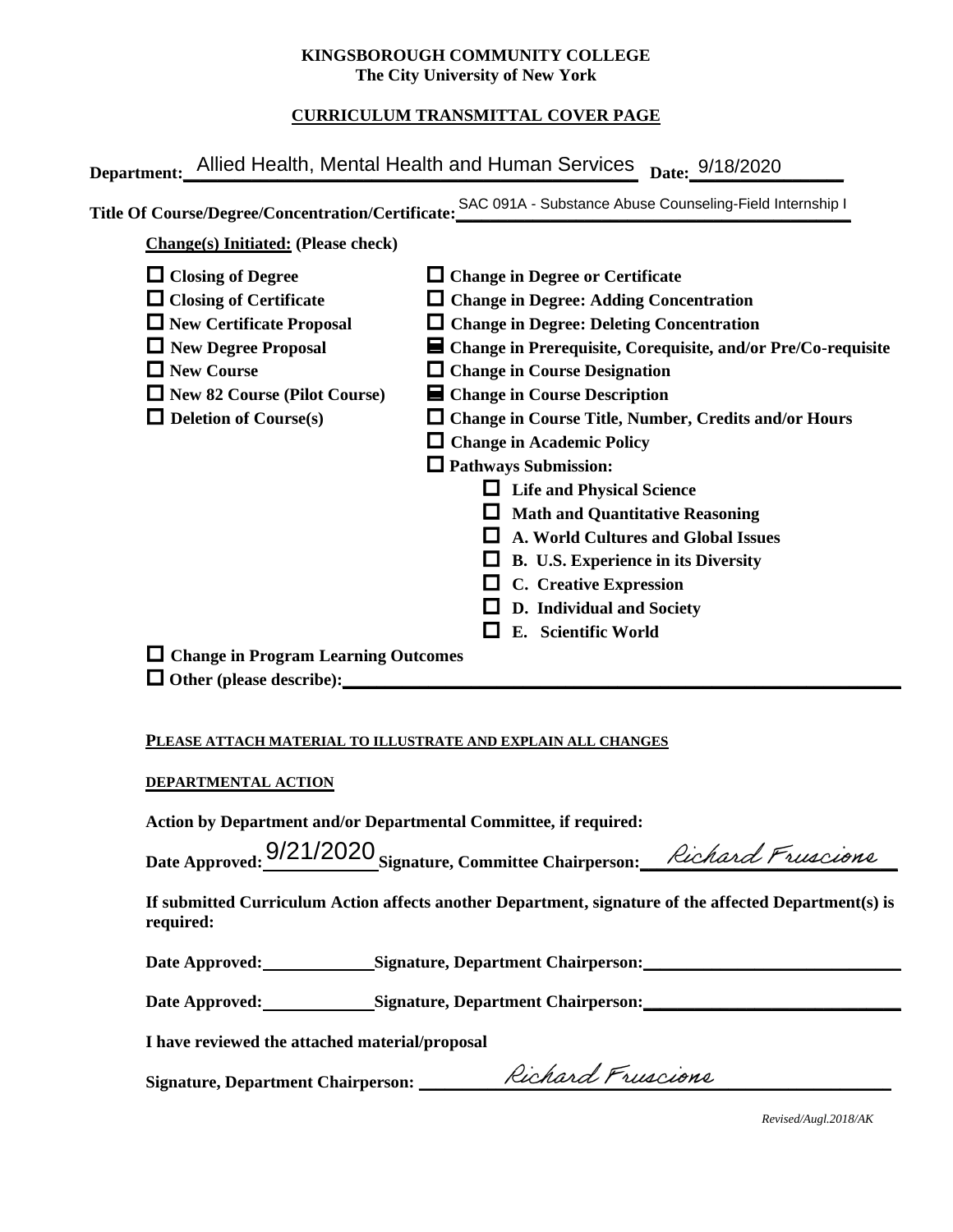

| TO:   | FALL 2020 Curriculum Committee                                                                                            |  |
|-------|---------------------------------------------------------------------------------------------------------------------------|--|
| FROM: | Richard Fruscione, Chair, Department of Allied Health, Mental Health & Human Services                                     |  |
| DATE: | September 18, 2020                                                                                                        |  |
| RE:   | Course Description, Prerequisite, and Pre-/Co-requisite for SAC 091A – Substance Abuse<br>Counseling – Field Internship I |  |
|       |                                                                                                                           |  |

The Department of Allied Health, Mental Health and Human Services is proposing a change in Course Description, Prerequisite, and Pre-/Co-requisite for SAC 091A – Substance Abuse Counseling – Field Internship I.

## **Course Description:**

#### **FROM:**

Students participate in counseling activities with program clients, supervision meetings and other professional activities at NYS licensed treatment agencies under the supervision of both program staff and college faculty.

# **TO:**

This is Part I of the final course in the CASAC credentialing sequence. **All students in this class are interning in a New York State-Office of Addiction Supports and Services (NYS-OASAS) licensed facility for two-days weekly (12 hours).** Students participate in counseling activities with program clients, group observations, co-facilitation, interdisciplinary treatment team and supervision meetings, and other professional activities at NYS licensed treatment agencies under the supervision of both program staff and college faculty. Students may also participate in group supervision that reinforces the core competencies and integration of the classroom and field internship content. Emphasis is placed on ethical, professional comportment and clinical skills development.

# **Course Pre-/Co-requisite:**

# **FROM:**

Prerequisite: SAC 2000, SAC 2200, and SAC 2600

Pre-/Co-requisite: SAC 2400 and SAC 2800

# **TO:**

Prerequisite: SAC 2000, SAC 2200, and SAC 2600 Pre-/Co-requisite: **NONE**